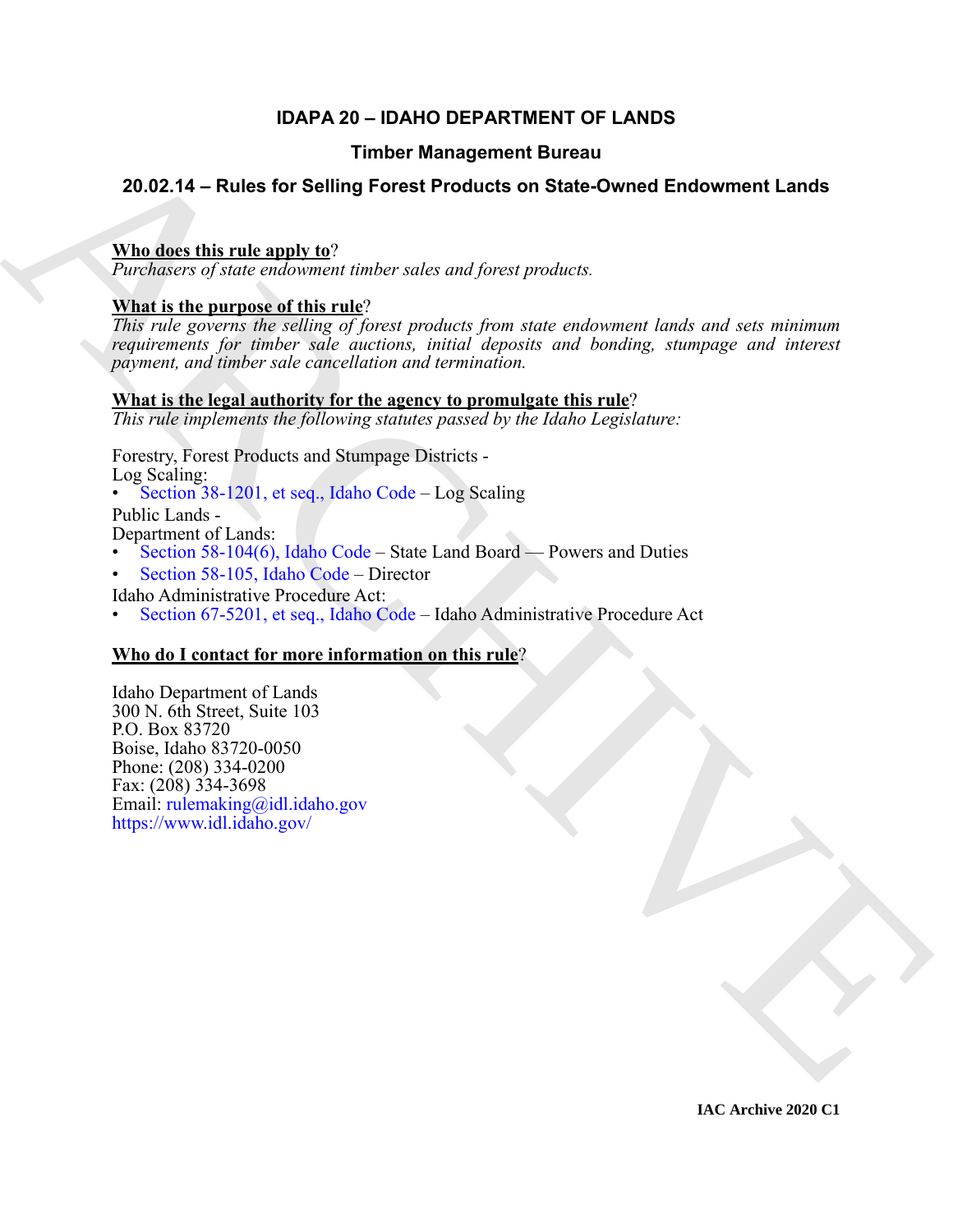# **Table of Contents**

| 20.02.14 - Rules for Selling Forest Products on State-Owned Endowment Lands |  |
|-----------------------------------------------------------------------------|--|
|                                                                             |  |
|                                                                             |  |
|                                                                             |  |
|                                                                             |  |
|                                                                             |  |
|                                                                             |  |
|                                                                             |  |
|                                                                             |  |
|                                                                             |  |
|                                                                             |  |
|                                                                             |  |
|                                                                             |  |
|                                                                             |  |
|                                                                             |  |
|                                                                             |  |
|                                                                             |  |
|                                                                             |  |
|                                                                             |  |
|                                                                             |  |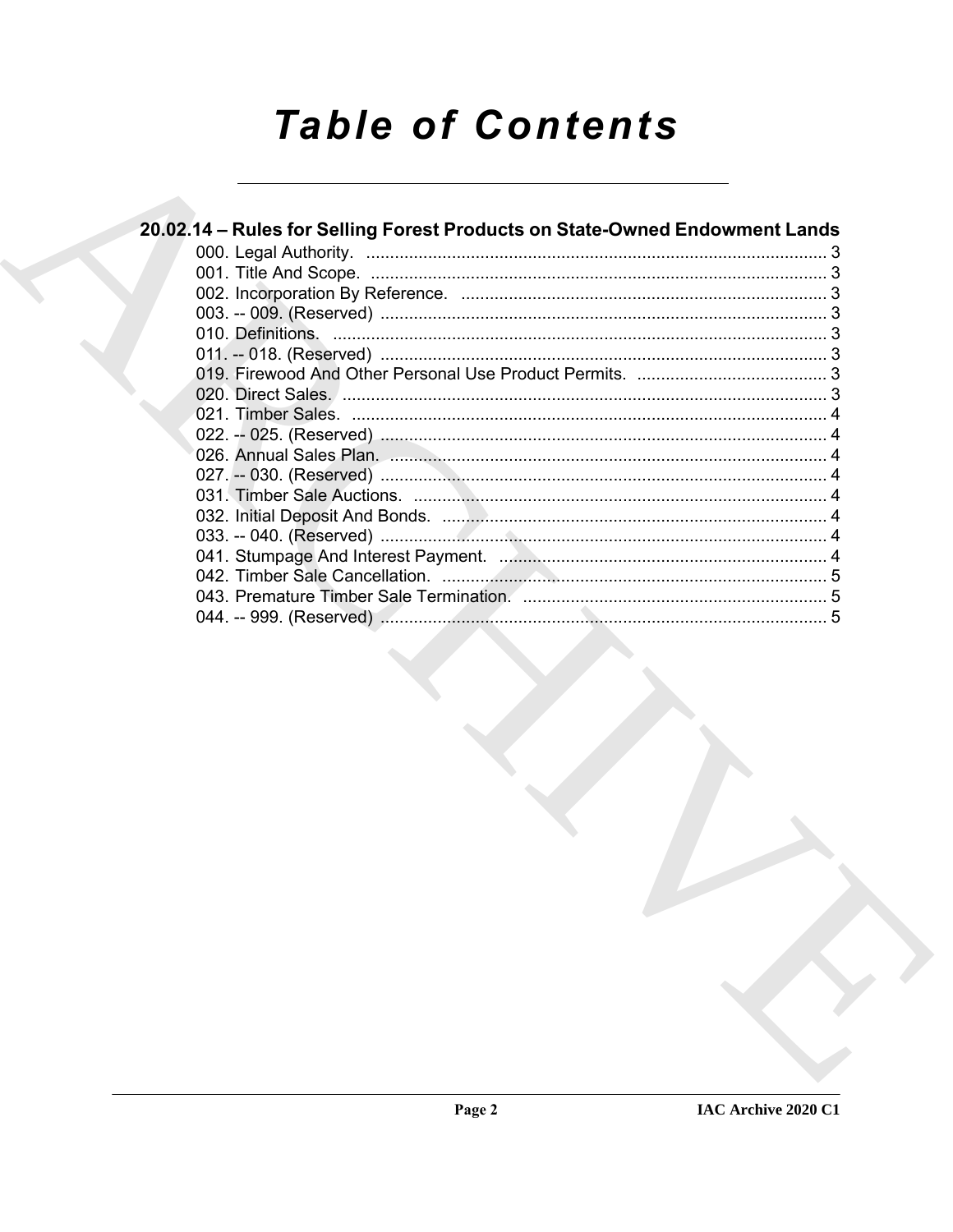### <span id="page-2-0"></span>**20.02.14 – RULES FOR SELLING FOREST PRODUCTS ON STATE-OWNED ENDOWMENT LANDS**

#### <span id="page-2-23"></span><span id="page-2-1"></span>**000. LEGAL AUTHORITY.**

This chapter is adopted under the legal authority of Sections 38-1201, et seq.; 58-104(6); 58-105; 67-5201, et seq.; Idaho Code. (3-20-20)T

### <span id="page-2-24"></span><span id="page-2-2"></span>**001. TITLE AND SCOPE.**

**01.** Title. These rules are titled IDAPA 20.02.14 "Rules for Selling Forest Products on State-Owned ent Lands." (3-20-20) Endowment Lands.'

<span id="page-2-22"></span>**02. Scope**. These rules govern the selling of forest products from state endowment lands. (3-20-20)T

#### <span id="page-2-3"></span>**002. INCORPORATION BY REFERENCE.**

The following document is incorporated by reference into these rules: American National Standard Institute, 05.1, 2002 Edition, published by the Alliance for Telecommunication Industry Solutions and available to purchase on the Internet at http://www.atis.org. (3-20-20)T Internet at http://www.atis.org.

<span id="page-2-4"></span>**003. -- 009. (RESERVED)**

<span id="page-2-5"></span>**010. DEFINITIONS.**

<span id="page-2-12"></span><span id="page-2-11"></span><span id="page-2-10"></span><span id="page-2-9"></span>

| 01.  | <b>Board.</b> The Idaho State Board of Land Commissioners.                    | $(3-20-20)T$ |
|------|-------------------------------------------------------------------------------|--------------|
| -02. | <b>Contract.</b> Timber sale contract in a form prescribed by the Department. | $(3-20-20)T$ |
| 03.  | <b>Department.</b> The Idaho Department of Lands.                             | $(3-20-20)T$ |

**04. Development Credits**. A stumpage credit received by the purchaser for the construction or reconstruction of roads, bridges, or other permanent improvements. (3-20-20)T

<span id="page-2-14"></span><span id="page-2-13"></span>**05. Director**. The director of the Idaho Department of Lands or his authorized representative.  $(3-20-20)T$ 

<span id="page-2-17"></span><span id="page-2-16"></span><span id="page-2-15"></span>**06. Forest Products**. Marketable forest materials. (3-20-20)T

**07.** Net Appraised Value. The minimum estimated sale value of the forest products after deducting the nent credit. (3-20-20) development credit.

**08.** Net Sale Value. The final sale bid value of the forest products after deducting the development (3-20-20)T credit.  $(3-20-20)T$ 

**09. Purchaser**. A successful bidder for forest products from a state sale who has executed a timber sale contract. (3-20-20)T

<span id="page-2-21"></span><span id="page-2-19"></span><span id="page-2-18"></span>**10. Roads**. Forest access roads used for the transportation of forest products. (3-20-20)T

#### <span id="page-2-6"></span>**011. -- 018. (RESERVED)**

#### <span id="page-2-7"></span>**019. FIREWOOD AND OTHER PERSONAL USE PRODUCT PERMITS.**

Forest product permits for personal use will be sold on a charge basis. The Director will determine permit rates and maximum permit values. (3-20-20) maximum permit values.

#### <span id="page-2-20"></span><span id="page-2-8"></span>**020. DIRECT SALES.**

This shows a showed under the lead inducery of Steinus 36-1201, et sec; 58-1361(b), 58-137 (c) 52.2017<br>
(d) Control (1.32.30)<br>
(d) Control (1.32.30)<br>
(d) Control (1.32.30)<br>
(d) This These reduces are ulsed IDAPA 20.02.14 The sale of forest products without advertisement may be authorized by the Director if the net appraised value does not exceed the maximum value established by the Board. This type of sale is to be used to harvest isolated or by-passed parcels of timber of insufficient value and volume to justify a timber sale (refer to Section 021). The direct sale will not be used when two (2) or more potential purchasers may be interested in bidding on the forest products offered for sale. The initial duration of a direct sale is six (6) months with a provision for one six (6) month extension. The purchaser must furnish an acceptable performance bond in the amount of thirty percent (30%) of the sale value with a minimum bond of one hundred dollars (\$100). Advance payment will be required and all sales will be on a lump sum  $\cos 3.20 - 20$ T (3-20-20)T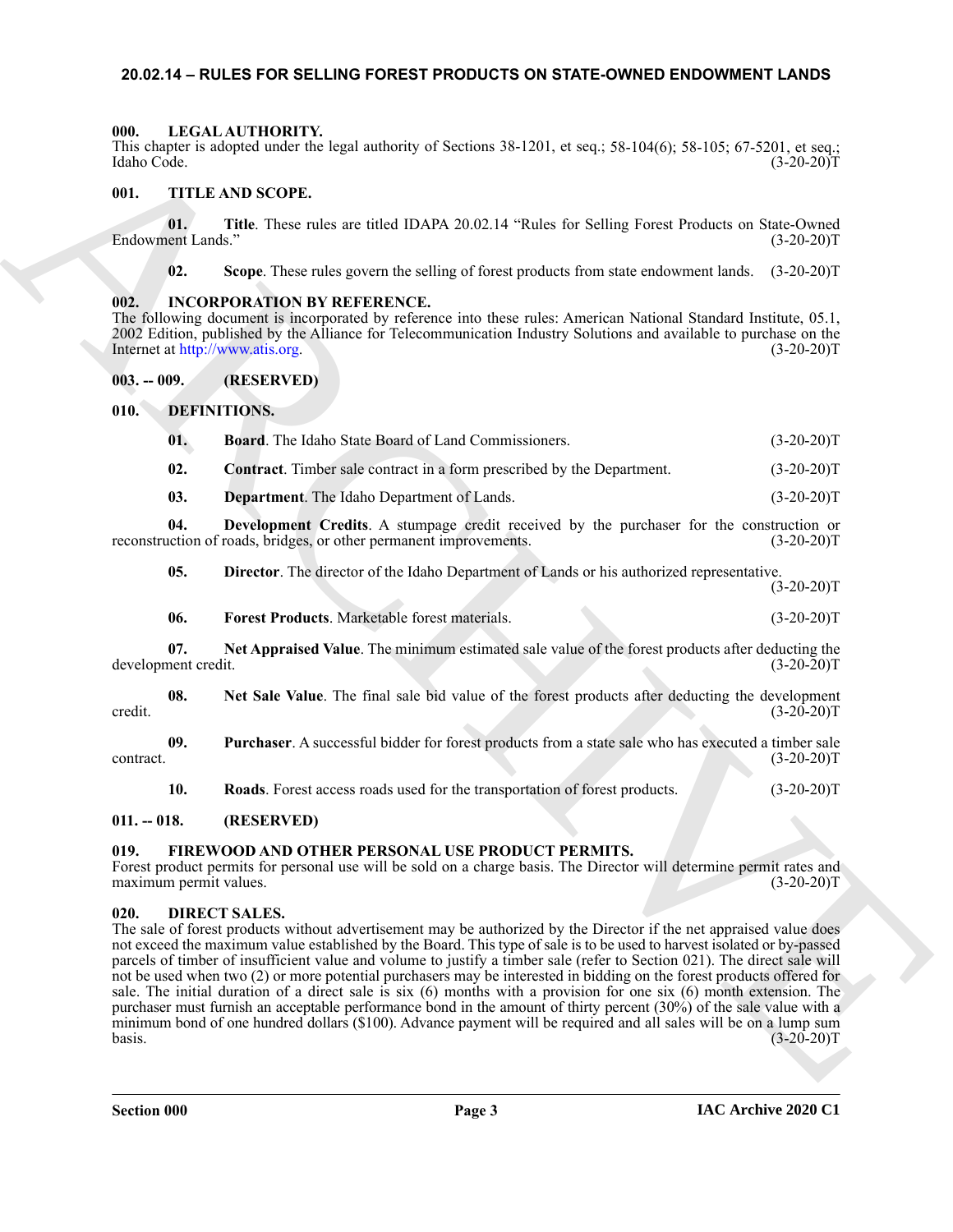#### <span id="page-3-17"></span><span id="page-3-0"></span>**021. TIMBER SALES.**

Timber sales exceed the net appraised value or volume for direct sales established by the Board. (3-20-20)T

#### <span id="page-3-1"></span>**022. -- 025. (RESERVED)**

#### <span id="page-3-8"></span><span id="page-3-2"></span>**026. ANNUAL SALES PLAN.**

The Department will prepare an annual sales plan which will describe the timber sales to be offered for sale during the forthcoming fiscal year. The plan will be based on recommended annual harvest volumes utilizing inventory data, local stand conditions, special management problems, and economic factors. The plan will be presented to the Board for approval annually and upon approval made available to all interested parties. The plan may be altered to respond to changing market conditions or to expedite the sale of damaged or insect-infested forest products. (3-2 changing market conditions or to expedite the sale of damaged or insect-infested forest products.

#### <span id="page-3-3"></span>**027. -- 030. (RESERVED)**

#### <span id="page-3-4"></span>**031. TIMBER SALE AUCTIONS.**

<span id="page-3-16"></span><span id="page-3-15"></span><span id="page-3-14"></span>

| 01. | <b>Requirements.</b> Timber and Delivered Products sales must be sold at public auction. (3-20-20)T |              |
|-----|-----------------------------------------------------------------------------------------------------|--------------|
| 02. | <b>Requirements for Bidding.</b> Bidders must:                                                      | $(3-20-20)T$ |

**a.** Present a bid deposit in a form acceptable to the State in the amount of ten percent (10%) of the net d value.  $(3-20-20)T$ appraised value.

- **b.** Not be delinquent on any payments to the State at the time of sale.  $(3-20-20)T$
- **c.** Not be a minor as defined in Section 32-101, Idaho Code. (3-20-20)T

**d.** If a foreign corporation, have a completed and accepted foreign registration statement with the secretary of state and comply with Title 30, Chapter 21, Part 5, Idaho Code in order to do business in Idaho and be eligible to bid on and purchase State timber. (3-20-20)T

#### <span id="page-3-9"></span><span id="page-3-5"></span>**032. INITIAL DEPOSIT AND BONDS.**

<span id="page-3-12"></span><span id="page-3-11"></span>**01. Initial Deposit**. The initial deposit (ten percent (10%) of net sale value) is paid in cash and retained by the state as a cash reserve for the duration of the contract; the purchaser is not entitled to any interest earned thereon. All or a portion of the initial deposit may be applied to charges as the contract nears completion. Any remaining initial deposit will be forfeited in the event the contract is terminated without being completed. (3-20-20)T

**Experimented Lines and Section 12.12** and Section 2 and Section 2 and Section 2 and Section 2 and Section 2 and Section 2 and Section 2 and Section 2 and Section 2 and Section 2 and Section 2 and Section 2 and Section 2 **02. Performance Bond**. A bond of sufficient amount for carrying out in good faith all applicable laws and all the terms and conditions imposed by the Board and the sale contract or fifteen percent (15%) of the net sale value of the forest products (whichever is greater) is to be executed within thirty (30) days from the date of sale and prior to execution of the contract. Failure to perform on the contract may result in forfeiture of all or a portion of the performance bond. (3-20-20)T

<span id="page-3-10"></span>**03. Guarantee of Payment**. Prior to cutting of any forest products, the purchaser must provide a bond acceptable to the Department as assurance of payment for products to be cut or removed, or both, during the next ninety (90) days. Guarantee of payment on delivered product sales will be as determined by the Department. This bond is in addition to the required initial deposit. Failure to make full and timely payment as per contract terms may result in forfeiture of all or a portion of the guarantee of payment. (3-20-20) result in forfeiture of all or a portion of the guarantee of payment.

#### <span id="page-3-6"></span>**033. -- 040. (RESERVED)**

#### <span id="page-3-13"></span><span id="page-3-7"></span>**041. STUMPAGE AND INTEREST PAYMENT.**

A stumpage summary of forest products measured during the prior month and a statement of account will be prepared by the Department and forwarded to the purchaser monthly. The statement will include interest computed from the date of sale to the date of the billing at a rate specified in the contract. The purchaser must make payments within thirty (30) days of the end of the billing period or the payment is considered delinquent. Interest will not be charged on delivered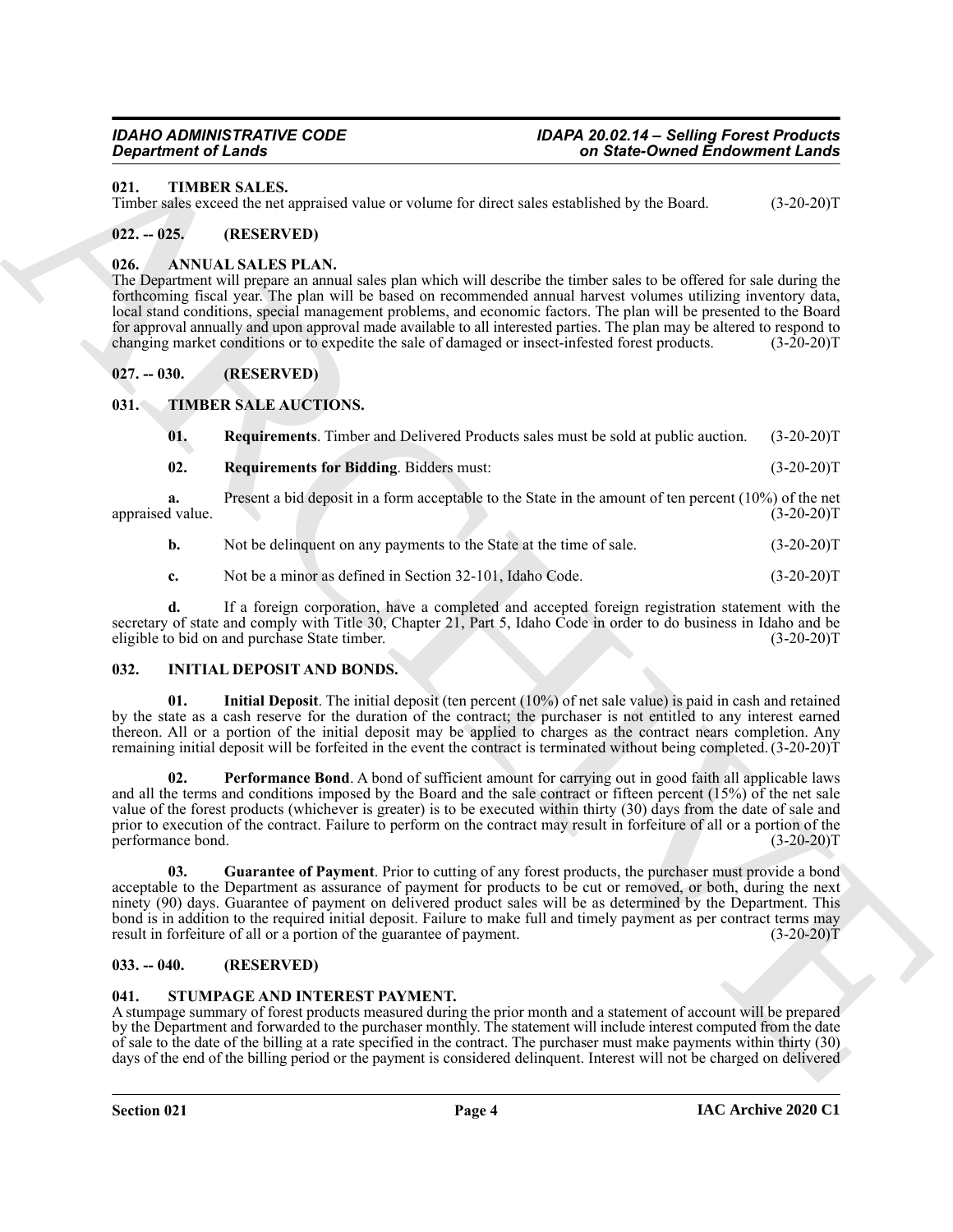product sales. (3-20-20)T

#### <span id="page-4-6"></span><span id="page-4-0"></span>**042. TIMBER SALE CANCELLATION.**

**Expansion of Leads Control Candidate Control Candidate Systems and State Control Enforcement Candidate Systems and Control Candidate Systems and Control Candidate Systems and Control Candidate Systems and Control Candida** It is the purchaser's responsibility to initiate cancellation by submitting such request in writing to the respective supervisory area office. When all contractual requirements have been completed, final payments have been received, all load tickets have been accounted for, and a written request for cancellation has been received by the Department, any credit balances and all cash bonds will be returned and/or transferred to other timber sale accounts within forty-five  $(45)$  days, as requested by the purchaser.  $(3-20-20)$ T

#### <span id="page-4-3"></span><span id="page-4-1"></span>**043. PREMATURE TIMBER SALE TERMINATION.**

**01. Request**. A timber sale purchaser may, for reasons of hardship, make written request to terminate a timber sale contract before harvesting is completed. In such cases, the Board will determine if a hardship exists and if the contract should be terminated. (3-20-20)T

#### <span id="page-4-5"></span><span id="page-4-4"></span>**02. Termination Policy**. (3-20-20)T

**a.** The Board may authorize premature termination of any sale under any terms considered reasonable and appropriate. Any remaining amount of the ten percent (10%) initial deposit will be retained in full and applied towards assessed damages and may not be used as payment for forest products cut and/or removed. Assessed damages in excess of the initial deposit will be applied against the performance bond. (3-20-20) damages in excess of the initial deposit will be applied against the performance bond.

**b.** The following damages will be assessed by the Board for premature sale terminations.  $(3-20-20)$ T

The Board will seek payment of the value of the overbid for the uncut residual volume. For example, if white pine had been bid up by five dollars (\$5) per thousand board feet over the appraised price and there are one hundred thousand (100,000) board feet of white pine remaining on the sale area, the purchaser will be assessed five hundred dollars (\$500) upon termination. (3-20-20) assessed five hundred dollars (\$500) upon termination.

ii. The Board will seek payment of the accrued stumpage interest due the endowed institutions based on the interest rate specified in the contract and calculated on all remaining volume from the date of sale to the date the Board approved termination of the contract. (3-20-20)T

iii. The Board will seek payment for any credits given for developments that remain incomplete at the time of termination.

iv. The Board will seek payment for estimated Department costs associated with reoffering the timber  $s = (3-20-20)T$ 

v. The Board may also seek payment for other expenses including, but not limited to, legal costs and Department staff time. (3-20-20)T

**c.** If logging has occurred on the sale, the purchaser must complete the units that have been partially logged according to contract standards and complete all development work as specified in the contract to the extent of allowances that have been credited to the purchaser. (3-20-20) allowances that have been credited to the purchaser.

**d.** The purchaser who has terminated a timber sale contract is not eligible to rebid that particular sale unless specifically authorized to do so by the Board. (3-20-20)T

<span id="page-4-2"></span>**044. -- 999. (RESERVED)**

*Department of Lands on State-Owned Endowment Lands*